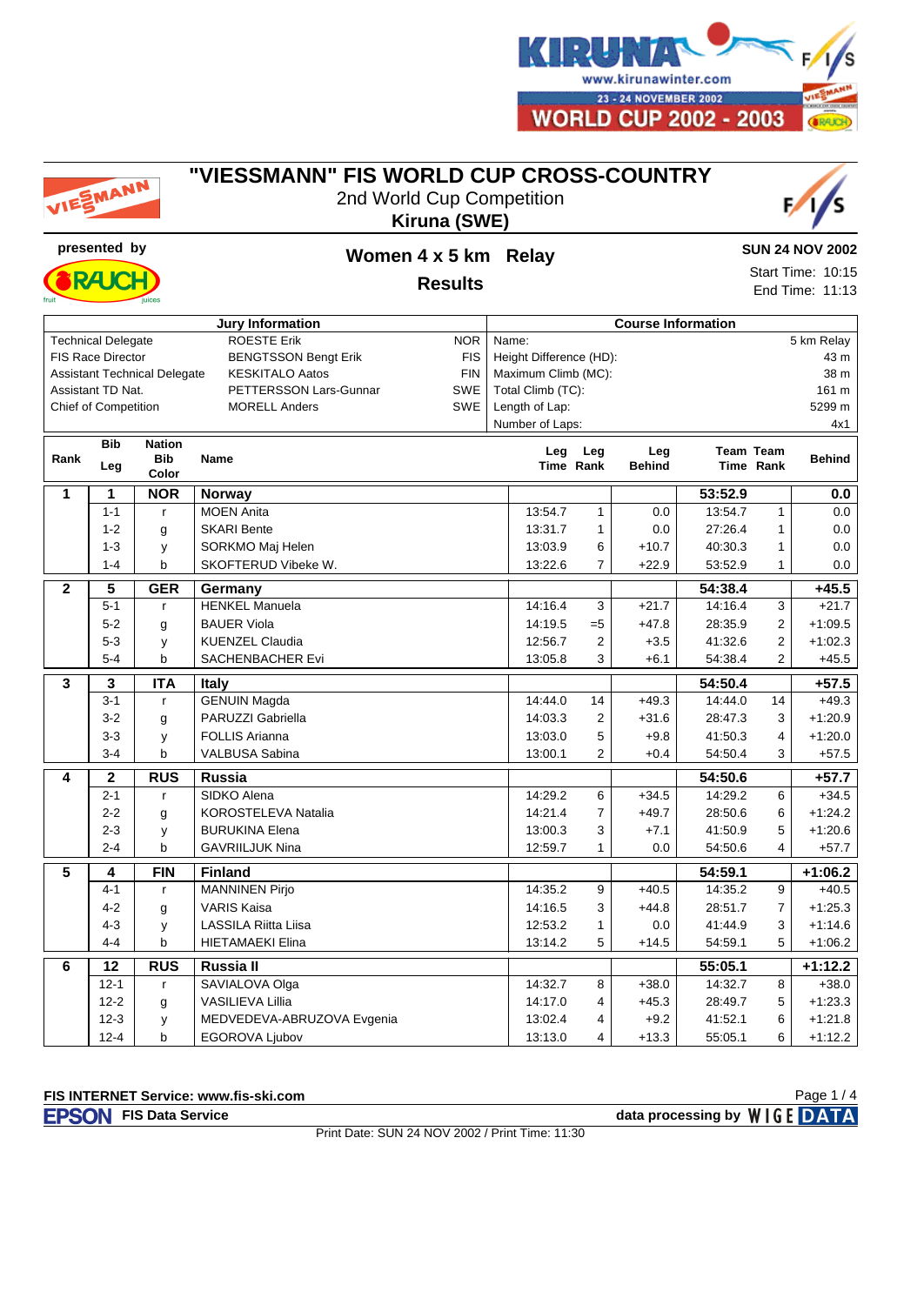

# EMANN

#### **"VIESSMANN" FIS WORLD CUP CROSS-COUNTRY**

2nd World Cup Competition **Kiruna (SWE)**





### **presented by Women 4 x 5 km Relay Results**

**SUN 24 NOV 2002**

Start Time: 10:15 End Time: 11:13

|                | <b>Bib</b> | <b>Nation</b>       |                             | Leg     | Leg            | Leg           | <b>Team Team</b> |                |               |
|----------------|------------|---------------------|-----------------------------|---------|----------------|---------------|------------------|----------------|---------------|
| Rank           | Leg        | <b>Bib</b><br>Color | <b>Name</b>                 |         | Time Rank      | <b>Behind</b> |                  | Time Rank      | <b>Behind</b> |
| $\overline{7}$ | 8          | <b>BLR</b>          | <b>Belarus</b>              |         |                |               | 56:07.3          |                | $+2:14.4$     |
|                | $8 - 1$    | $\mathsf{r}$        | <b>NAGEJKINA Swetlana</b>   | 14:25.4 | 4              | $+30.7$       | 14:25.4          | 4              | $+30.7$       |
|                | $8 - 2$    | g                   | <b>KALUGINA Elena</b>       | 14:37.0 | 11             | $+1:05.3$     | 29:02.4          | 9              | $+1:36.0$     |
|                | $8 - 3$    | y                   | LINYKOVA Valentina          | 13:24.0 | 10             | $+30.8$       | 42:26.4          | 9              | $+1.56.1$     |
|                | $8 - 4$    | b                   | <b>KOROLIK Ludmila</b>      | 13:40.9 | 9              | $+41.2$       | 56:07.3          | 7              | $+2:14.4$     |
| 8              | 7          | <b>SWE</b>          | <b>Sweden</b>               |         |                |               | 56:11.2          |                | $+2:18.3$     |
|                | $7 - 1$    | $\mathsf{r}$        | EK Elin                     | 14:28.0 | 5              | $+33.3$       | 14:28.0          | 5              | $+33.3$       |
|                | $7 - 2$    | g                   | <b>ANDERSSON Lina</b>       | 14:48.6 | 13             | $+1:16.9$     | 29:16.6          | 12             | $+1:50.2$     |
|                | $7 - 3$    | у                   | <b>SWIDEN Kina</b>          | 13:17.7 | 8              | $+24.5$       | 42:34.3          | 10             | $+2:04.0$     |
|                | $7 - 4$    | b                   | <b>HANDLER Mariana</b>      | 13:36.9 | 8              | $+37.2$       | 56:11.2          | 8              | $+2:18.3$     |
| 9              | 16         | <b>FIS</b>          | <b>JPN/NOR</b>              |         |                |               | 56:21.0          |                | $+2:28.1$     |
|                | $16-1$     | $\mathsf{r}$        | <b>BAY Tina</b>             | 14:14.3 | $\overline{2}$ | $+19.6$       | 14:14.3          | $\overline{2}$ | $+19.6$       |
|                | $16 - 2$   | g                   | <b>ROALDSETH Marit</b>      | 14:33.6 | 9              | $+1:01.9$     | 28:47.9          | 4              | $+1:21.5$     |
|                | $16 - 3$   | y                   | <b>OESTBY Jannike</b>       | 13:04.9 | $\overline{7}$ | $+11.7$       | 41:52.8          | $\overline{7}$ | $+1:22.5$     |
|                | $16 - 4$   | þ                   | KOSHIDA Yuka                | 14:28.2 | 15             | $+1:28.5$     | 56:21.0          | 9              | $+2:28.1$     |
| 10             | 10         | <b>KAZ</b>          | <b>Kazakhstan</b>           |         |                |               | 56:30.5          |                | $+2:37.6$     |
|                | $10-1$     | $\mathsf{r}$        | JATSKAJA Oxana              | 14:37.8 | 11             | $+43.1$       | 14:37.8          | 11             | $+43.1$       |
|                | $10-2$     | g                   | <b>ANTONOVA Elena</b>       | 14:59.2 | 15             | $+1:27.5$     | 29:37.0          | 15             | $+2:10.6$     |
|                | $10-3$     | у                   | STAROSTINA Daria            | 13:31.0 | 13             | $+37.8$       | 43:08.0          | 13             | $+2:37.7$     |
|                | $10 - 4$   | b                   | <b>MALAHOVA Svetlana</b>    | 13:22.5 | 6              | $+22.8$       | 56:30.5          | 10             | $+2:37.6$     |
| 11             | 14         | <b>FIS</b>          | <b>ITA/SUI</b>              |         | 56:54.1        |               |                  | $+3:01.2$      |               |
|                | $14-1$     | $\mathsf{r}$        | <b>LONGA Marianna</b>       | 14:31.6 | $\overline{7}$ | $+36.9$       | 14:31.6          | $\overline{7}$ | $+36.9$       |
|                | $14-2$     | g                   | <b>CONFORTOLA Antonella</b> | 14:38.2 | 12             | $+1:06.5$     | 29:09.8          | 11             | $+1.43.4$     |
|                | $14-3$     | у                   | <b>PALUSELLI Cristina</b>   | 13:26.6 | 11             | $+33.4$       | 42:36.4          | 11             | $+2:06.1$     |
|                | $14 - 4$   | b                   | <b>SENTELER Andrea</b>      | 14:17.7 | 13             | $+1:18.0$     | 56:54.1          | 11             | $+3:01.2$     |
| 12             | 17         | <b>FIS</b>          | <b>FIN/JPN</b>              |         |                |               | 56:57.9          |                | $+3:05.0$     |
|                | $17-1$     | $\mathsf{r}$        | <b>VENAELAEINEN Kati</b>    | 14:37.6 | 10             | $+42.9$       | 14:37.6          | 10             | $+42.9$       |
|                | $17 - 2$   | g                   | <b>VILJANMAA Annmari</b>    | 14:19.5 | $=5$           | $+47.8$       | 28:57.1          | 8              | $+1:30.7$     |
|                | $17-3$     | y                   | <b>SAARINEN Aino Kaisa</b>  | 13:28.8 | 12             | $+35.6$       | 42:25.9          | 8              | $+1:55.6$     |
|                | $17 - 4$   | b                   | <b>SONETA Chizuru</b>       | 14:32.0 | 16             | $+1:32.3$     | 56:57.9          | 12             | $+3:05.0$     |
| 13             | 6          | <b>CZE</b>          | <b>Czech Republic</b>       |         |                |               | 57:07.3          |                | $+3:14.4$     |
|                | $6 - 1$    | $\mathsf{r}$        | <b>SMUTNA Katerina</b>      | 14:38.2 | 12             | $+43.5$       | 14:38.2          | 12             | $+43.5$       |
|                | $6 - 2$    | g                   | RAJDLOVA Kamila             | 14:30.9 | 8              | $+59.2$       | 29:09.1          | 10             | $+1:42.7$     |
|                | $6 - 3$    | у                   | <b>BALATKOVA Helena</b>     | 13:36.3 | 15             | $+43.1$       | 42:45.4          | 12             | $+2:15.1$     |
|                | $6 - 4$    | b                   | MARKELOVA Petra             | 14:21.9 | 14             | $+1:22.2$     | 57:07.3          | 13             | $+3:14.4$     |

Print Date: SUN 24 NOV 2002 / Print Time: 11:30

**FIS Data Service data processing by**  $W \mid G E$  **DATA** 

Page 2 / 4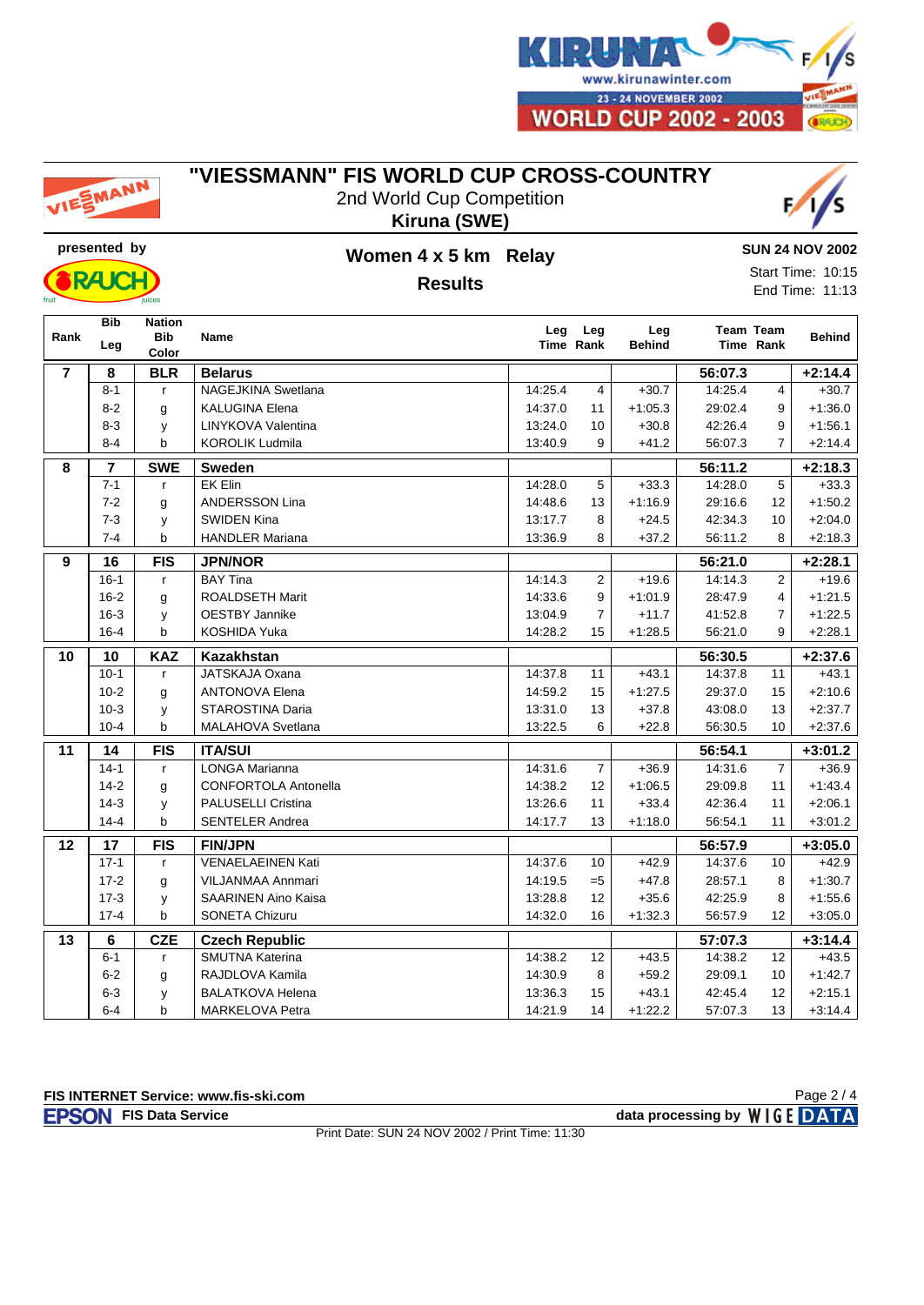

# EMANN

#### **"VIESSMANN" FIS WORLD CUP CROSS-COUNTRY**

2nd World Cup Competition **Kiruna (SWE)**





### **presented by Women 4 x 5 km Relay Results**

**SUN 24 NOV 2002**

Start Time: 10:15 End Time: 11:13

| Rank | <b>Bib</b><br>Leg | <b>Nation</b><br><b>Bib</b><br>Color | Name                             | Leg     | Leg<br>Time Rank | Leg<br><b>Behind</b> | <b>Team Team</b> | Time Rank | <b>Behind</b> |
|------|-------------------|--------------------------------------|----------------------------------|---------|------------------|----------------------|------------------|-----------|---------------|
| 14   | 9                 | SUI                                  | <b>Switzerland</b>               |         |                  |                      | 57:36.1          |           | $+3:43.2$     |
|      | $9 - 1$           | r                                    | <b>HUBER Andrea</b>              | 14:41.7 | 13               | $+47.0$              | 14:41.7          | 13        | $+47.0$       |
|      | $9 - 2$           | g                                    | <b>ROCHAT Laurence</b>           | 14:52.5 | 14               | $+1:20.8$            | 29:34.2          | 14        | $+2:07.8$     |
|      | $9 - 3$           | y                                    | <b>MISCHOL Seraina</b>           | 13:56.6 | 17               | $+1:03.4$            | 43:30.8          | 15        | $+3:00.5$     |
|      | $9 - 4$           | b                                    | <b>LEONARDI CORTESI Natascia</b> | 14:05.3 | 11               | $+1:05.6$            | 57:36.1          | 14        | $+3:43.2$     |
| 15   | 11                | <b>JPN</b>                           | Japan                            |         |                  | 57:46.5              |                  | $+3:53.6$ |               |
|      | $11 - 1$          | r.                                   | NATUMI Madoka                    | 14:57.2 | 15               | $+1:02.5$            | 14:57.2          | 15        | $+1:02.5$     |
|      | $11 - 2$          | g                                    | YOKOYAMA Sumiko                  | 14:35.6 | 10               | $+1:03.9$            | 29:32.8          | 13        | $+2:06.4$     |
|      | $11 - 3$          | y                                    | <b>FUKUDA Nobuko</b>             | 13:39.7 | 16               | $+46.5$              | 43:12.5          | 14        | $+2:42.2$     |
|      | $11 - 4$          | b                                    | OTAKA Tomomi                     | 14:34.0 | 17               | $+1:34.3$            | 57:46.5          | 15        | $+3:53.6$     |
| 16   | 15                | <b>FIS</b>                           | <b>RUS/KAZ/POL</b>               |         |                  |                      | 57:53.1          |           | $+4:00.2$     |
|      | $15 - 1$          | $\mathsf{r}$                         | <b>KRAVTSOVA Eugenia</b>         | 15:09.3 | 17               | $+1:14.6$            | 15:09.3          | 17        | $+1:14.6$     |
|      | $15 - 2$          | g                                    | <b>ISSACHENKO Natalya</b>        | 15:31.7 | 17               | $+2:00.0$            | 30:41.0          | 17        | $+3:14.6$     |
|      | $15 - 3$          | y                                    | MOSKALENKO Olga                  | 13:18.1 | 9                | $+24.9$              | 43:59.1          | 17        | $+3:28.8$     |
|      | $15 - 4$          | b                                    | <b>KOWALCZYK Justyna</b>         | 13:54.0 | 10 <sup>10</sup> | $+54.3$              | 57:53.1          | 16        | $+4:00.2$     |
| 17   | 13                | <b>SWE</b>                           | Sweden II                        |         |                  |                      | 57:53.8          |           | $+4:00.9$     |
|      | $13 - 1$          | r                                    | LIND Sofia                       | 15:05.9 | 16               | $+1:11.2$            | 15:05.9          | 16        | $+1:11.2$     |
|      | $13 - 2$          | g                                    | <b>PERSSON Ulrika</b>            | 15:04.0 | 16               | $+1:32.3$            | 30:09.9          | 16        | $+2:43.5$     |
|      | $13 - 3$          | y                                    | <b>DOMEIJ Sofia</b>              | 13:32.0 | 14               | $+38.8$              | 43:41.9          | 16        | $+3:11.6$     |
|      | $13 - 4$          | b                                    | <b>LIMBY Jenny</b>               | 14:11.9 | 12               | $+1:12.2$            | 57:53.8          | 17        | $+4:00.9$     |

**FIS INTERNET Service: www.fis-ski.com**

**FIS Data Service data processing by**  $W \mid G E$  **DATA** 

Page 3 / 4